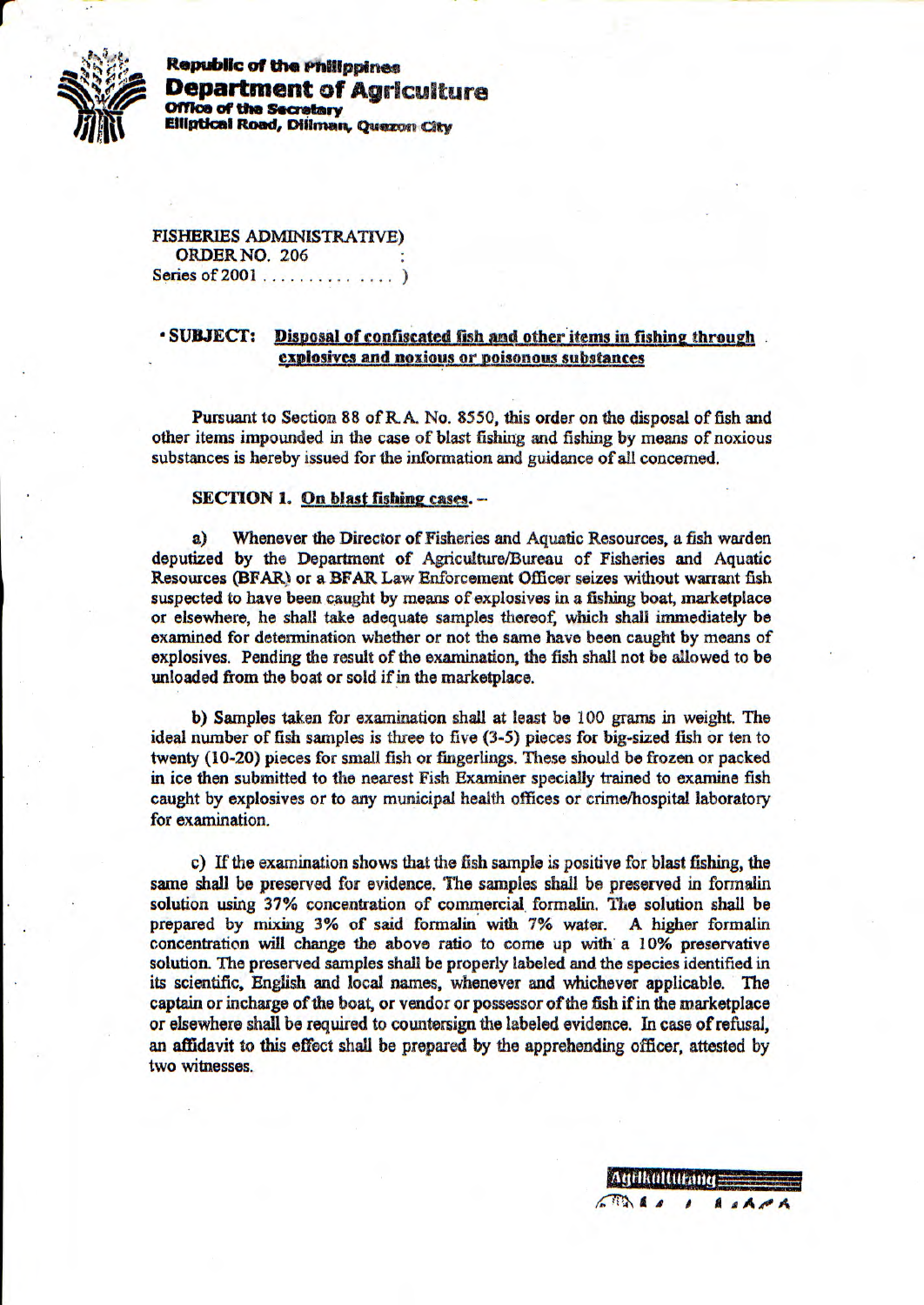## **SEC. 2. On fish caught by means of noxious substances. -**

a) Fish caught by means of noxious substances like sodium cyanide exhibit no outward manifestation to that *effect* visible to the naked eye. Upon seizure without warrant, at least 100 grams of fish, either three to five pieces in case of big-sized fish or ten to twenty small-sized fish or fingerlings shall be *taken* as samples. Water sample of about one liter may likewise be collected from the scene of the offense, which sample should reach the laboratory within four (4) hours from collection. Fish samples must be packed in polyethylene plastic, either frozen or placed in a closed container or bottle with proportionate ratio of ice. In the absence of ice, ethyl alcohol or absolute alcohol may be used. Formaiin must not be used at this stage. The internal organs of the fish samples must never be removed. The samples must be brought to the BFAR Laboratory or any government crime/hospital laboratory for examination the soonest possible *time.* 

b) If positive for cyanide or other noxious substances, the samples may be preserved in forniaiin and labeled, in the manner indicated in Section 1(c). It is not advisable that the same or any part or portion thereof be distributed to charitable and penal institutions as the safety of those who will consume the same cannot be assured, and in most cases, fish laced with cyanide is proven to be injurious to humans and animals alike. Those still briskly alive shall be ietumed to their habitat and those in worse condition shall be disposed of properly. The disposal shall be done by the apprehending officer in the presence of a third-ranking BFAR official, and representatives from the Office of the Prosecutor (Department of Justice) or the Philippine National Police (PNP), and shall be documented properly.

## **SEC. 3.** Disposition of illegally-caught fish and items seized. -

a) If the examination shows that the samples were caught by blast fishing, the apprehending officer shall confiscate the fish haul for distribution to charitable institutions. Those willing to accept the dynamited fish still safe to eat shall execute promissory notes of their willingness to return the value of the fish in case of acquittal of the accused in court. In case such charitable institutions demur, the same may be given to penal institutions instead, with the same promissory note of repayment in case of acquittal of the accused.

b) Fish caught by means of blast fishing no longer fit for human consumption **shall be disposed of properly** by **observing** the **process outlined in Section 2 (b), so as**  not to contaminate the environment nor pose any danger to humans and animals alike.

C) *In all the two major* fishing violations, the apprehending officer shall likewise immediately seize, *impound* and take possession of the fishing vessel, tackle and appurtenances thereto, as *well as* the explosives, noxious or poisonous substances, or and other tools and the proceeds of the offense. *He shall* prepare an inventory of the items seized and issue a receipt to be countersigned by the captain, master or incharge of the boat. Should the latter rethse, this fact shall be manifested in an affidavit